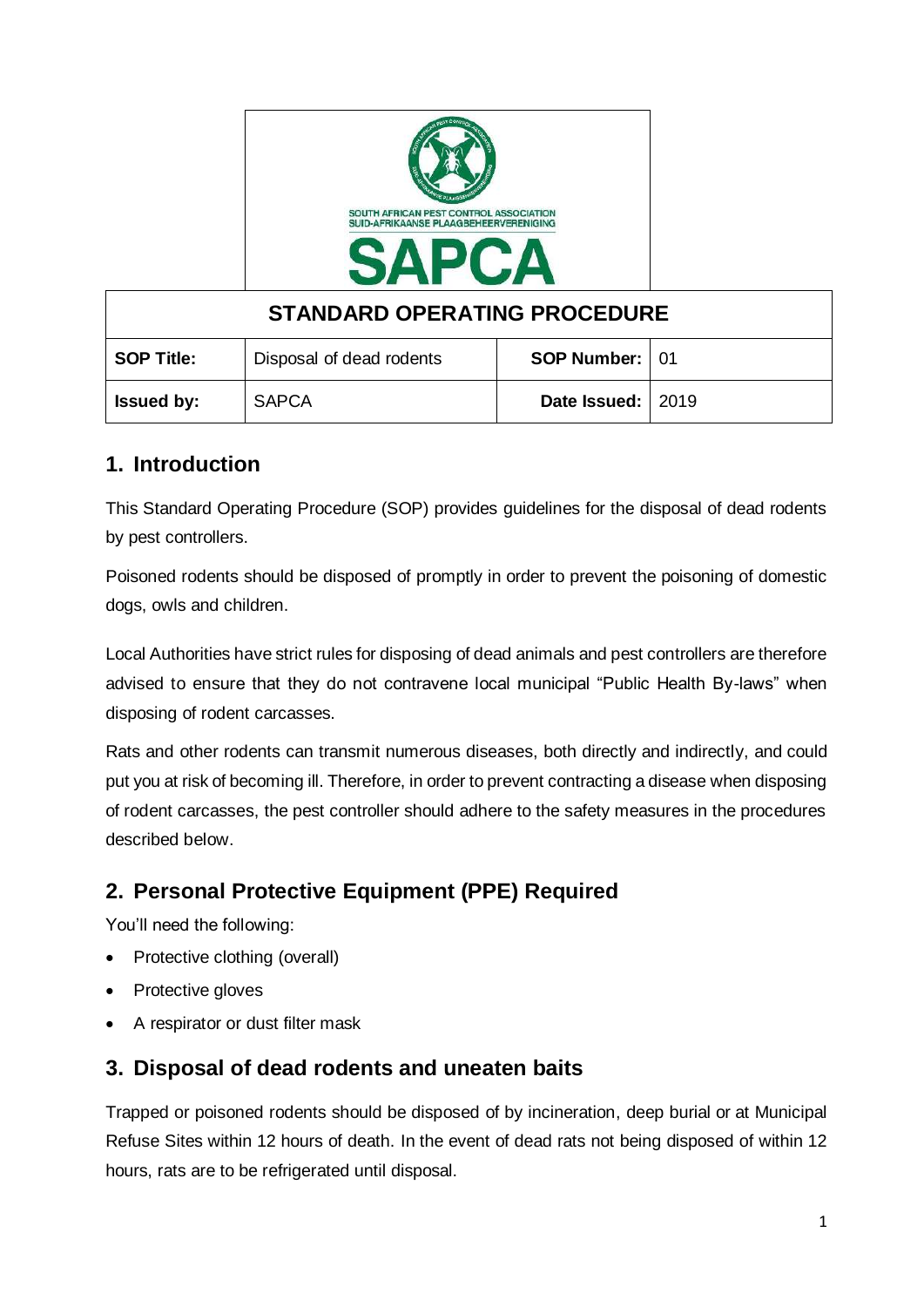### **3.1 Disposal of Rodent Carcases by Incineration**

Check in your area for crematoria that will accept rodent carcasses for incineration.

Pet Crematoria can generally only take small amounts, assessed by weight. They cannot take large quantities as they are controlled by regulations and are approved primarily for the disposal of Companion Pets.

Rodent carcasses should never be touched directly. Wear your protective clothing, rubber gloves and mask before handling rodent carcasses.

### **3.2 Disposal of Rodent Carcases by Deep Burial**

Rodent carcasses should never be touched directly. Instead, follow these directions:

- 1) Put on protective clothing, a pair of rubber gloves and your mask before handling rodent carcasses.
- 2) Select a rodent carcass burial site at least 10 m away from any water source.
- 3) Dig a hole for the burial of the rodent carcasses to a depth of 600mm to 800mm.
- 4) **Do not** place the rodent carcasses to be buried in a plastic bag.
- 5) Place the rodent carcasses *(maximum of 30 rodent carcasses)*, and any rodent-soiled objects, faeces, and nesting material directly into the hole.
- 6) Sprinkle one cup of agricultural lime over the carcasses before filling the hole with soil.
- 7) Wash gloved hands with soap and water or spray disinfectant on them.
- 8) Remove gloves and throw them into the trash.
- 9) Wash your hands with soap and water after removing the gloves.
- 10) In the event of animals (e.g. domestic dogs) in the area that may dig up the carcasses, the burial area should be fenced off.

#### **3.3 Disposal of Rodent Carcases at Municipal Refuse Sites**

Small infestations (no more than six/6 rodent bodies) may be managed by double bagging and disposing of at municipal refuse sites.

Rodent carcasses should never be touched directly. Instead, follow these directions:

- 1) Put on protective clothing, a pair of rubber gloves and your mask before handling rodent carcasses.
- 2) Spray the dead rodent and the immediate area with a disinfectant or bleach-and-water mixture.
- 3) Place the rodent in a plastic bag. You may save the trap for future use or throw it out as well.
- 4) Place any rodent-soiled objects in the bag including faeces, nesting material or food.
- 5) Seal the bag. Do not push out the extra air from the bag, doing so may spread germs, bacteria or viruses that the rodent is carrying.
- 6) Place the sealed bag in another bag and seal it, too.
- 7) Wash gloved hands with soap and water or spray disinfectant on them.